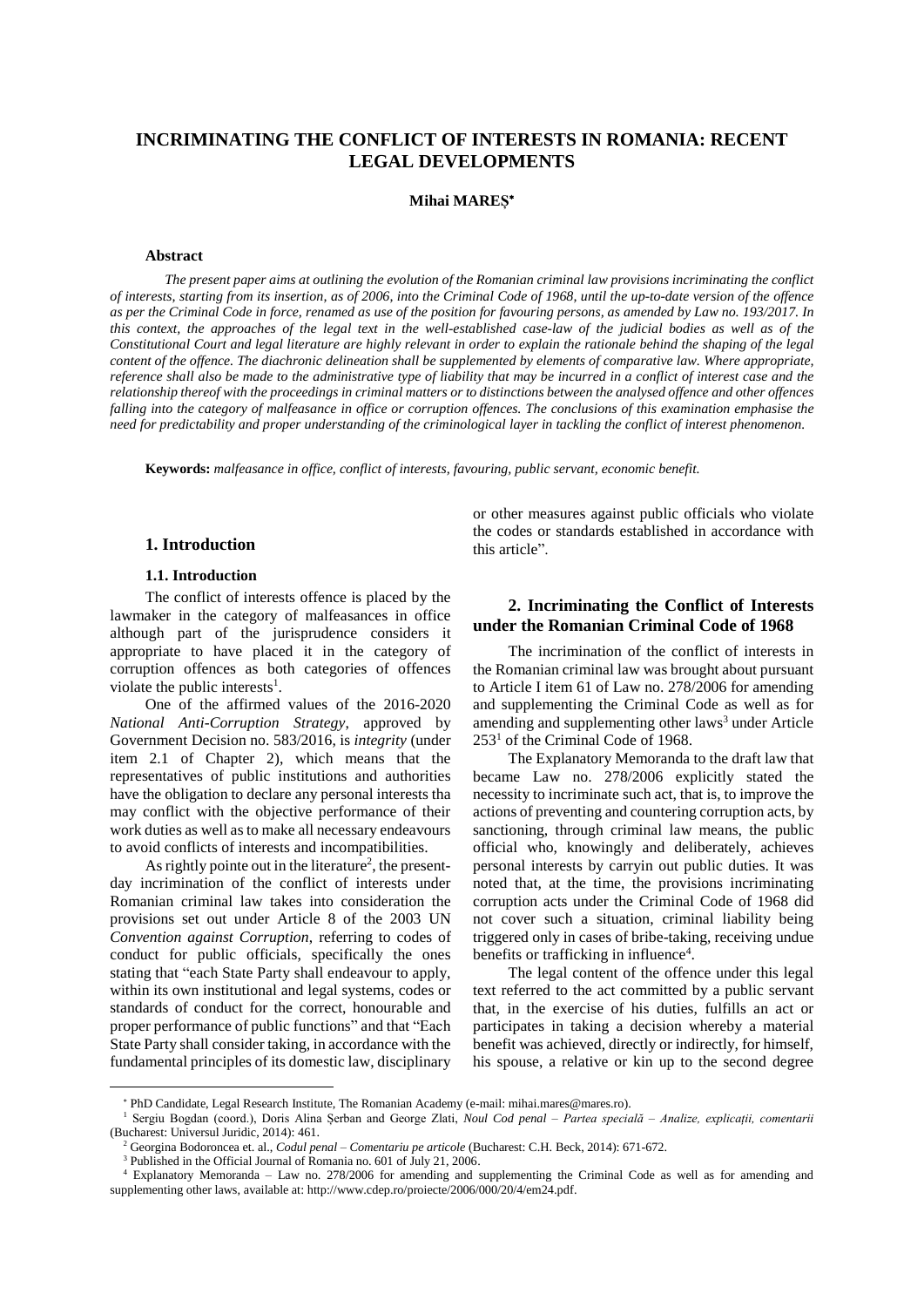included or for other persons with whom he has had commercial or working relations up to 5 years before or from whom he has benefitted or benefits in terms of services or advantages of any nature.

The punishment provided by law was imprisonment of between 6 months and 5 years and the interdiction of the right to hold public office for the maximum duration.

It was also provided that the incrimination provisions did not apply in cases of issuing, approving or adopting legislation.

## **3. Incriminating the Conflict of Interests under the Criminal Code in Force**

There is continuity in incriminating the conflict of interests offence, under Article 301 of the new Criminal Code<sup>5</sup>.

It has been noted<sup>6</sup>, at the onset of the application of the new law, that the legal content of the conflict of interests offence was almost identical to the one under the previous law, the differences mainly aiming at improving the wording of the incrimination text.

However, since the entering into force of the current legislation, the offence has been substantially reconfigured, as shall be further shown.

As noted in the literature<sup>7</sup>, the current legal text incriminating the conflict of interests has been inspired by the French Criminal Code (Articles 432-12 and 432- 13), providing the offence of illegally acquiring benefits, but which is significantly more elaborate than the Romanian legal transplant (*see Section 3 below*).

#### **3.1. The Initial Forms of the Texts of Incrimination**

The initial legal content of the offence, as per the first paragraph of Article 301 was the following: the act committed by a public servant who, in the exercise of his work duties, has fulfilled an act or participated in taking a decision whereby an economic benefit has been obtained for himself, his spouse, a relative or kin up to the second degree included or for another person with whom he has had commercial or working relations up to 5 years before or from whom he has benefitted or benefits in terms of advantages of any nature, punishable by law by imprisonment of between 1 year and 5 years and the interdiction of exercising the right to hold public office.

In a similar manner to the previous text of incrimination under the old Criminal Code, the initial form of Article 301 para. (2) of the current Code provided that the first paragraph shall not apply in cases of issuing, approving or adopting legislation.

 $\overline{a}$ 

Pursuant to Article 308 of the Criminal Code, *a mitigated version* of the conflict of interests offence has been inserted into the legislation. This implied the application of the incrimination text to so-called "*private officials*", in which case the legal limits of the punishment would be reduced by a third.

Thus, as per this mitigated version, the provisions under Article 301 of the Criminal Code regarding public officials applied accordingly to the acts committed by or relating to the persons exercising, permanently or temporarily, with or without compensation, a task of any kind (i) in the service of a natural person among those mentioned under Article 175 para. (2) of the same code (i.e. persons assimilated to a public official, namely those exercising a service of public interest invested as such by the public authorities or subject to the control or supervision thereof with respect to the performance of the said public service) or (ii) within any legal person.

The emerging legal jurisprudence criticized this legislative intervention as an "error" as no justification, either from the point of view of criminology or comparative law, could be identified for the Romanian lawmaker's option to significantly widen the scope of the conflict of interests offence<sup>8</sup>.

It was not until the Constitutional Court of Romania intervened, settling an exception of unconstitutionality of paramount importance in this matter and causing the amendment of the article providing the offence in question so as to comply with the fundamental law provisions.

Thus, by Decision no.  $603/2015^9$ , the Constitutional Court of Romania upheld an exception of unconstitutionality, ruling that the phrase "commercial relations" within Article 301 para. (1) of the Criminal Code was unconstitutional. By the same decision, the Court found that the phrase "or within any legal person" within Article 308 para. (1) of the Criminal Code with reference to art. 301 of the same Code was also unconstitutional.

This ruling was based on the reasoning that the phrase "commercial relations" lack clarity, precision, and predictability, which is not permitted when restricting individual liberty. Furthermore, the recipients of the rule cannot properly direct their conduct. Consequently, the constitutional provisions relating to the quality of the law and individual liberty, set forth under Article 1 para. 5 and Article 23, were disregarded $10$ .

At the same time, according to the Constitutional Court, providing that the perpetrator of conflict of interests can also be a private person as per the mitigated version of the offence is excessive as the constraining force of the State by criminal means is

 $5$  Law no. 286/2009, published in the Official Journal of Romania no. 510 of July 24, 2009, in force as of February 1, 2014.

<sup>6</sup> Tudorel Toader et al., *Noul Cod penal. Comentarii pe articole* (Bucharest: Hamangiu, 2014): 485.

<sup>7</sup> Gavril Paraschiv in George Antoniu and Tudorel Toader (coord.), *Explicațiile Noului Cod penal* (Bucharest: Universul Juridic, 2016): 350.

<sup>8</sup> Sergiu Bogdan (coord.), Doris Alina Șerban and George Zlati, *Noul Cod penal – Partea specială – Analize, explicații, comentarii*, 459.

<sup>9</sup> Published in the Official Journal of Romania no. 845 of November 13, 2015.

<sup>10</sup> See para. 23-25 of Constitutional Court Decision no. 603/2015.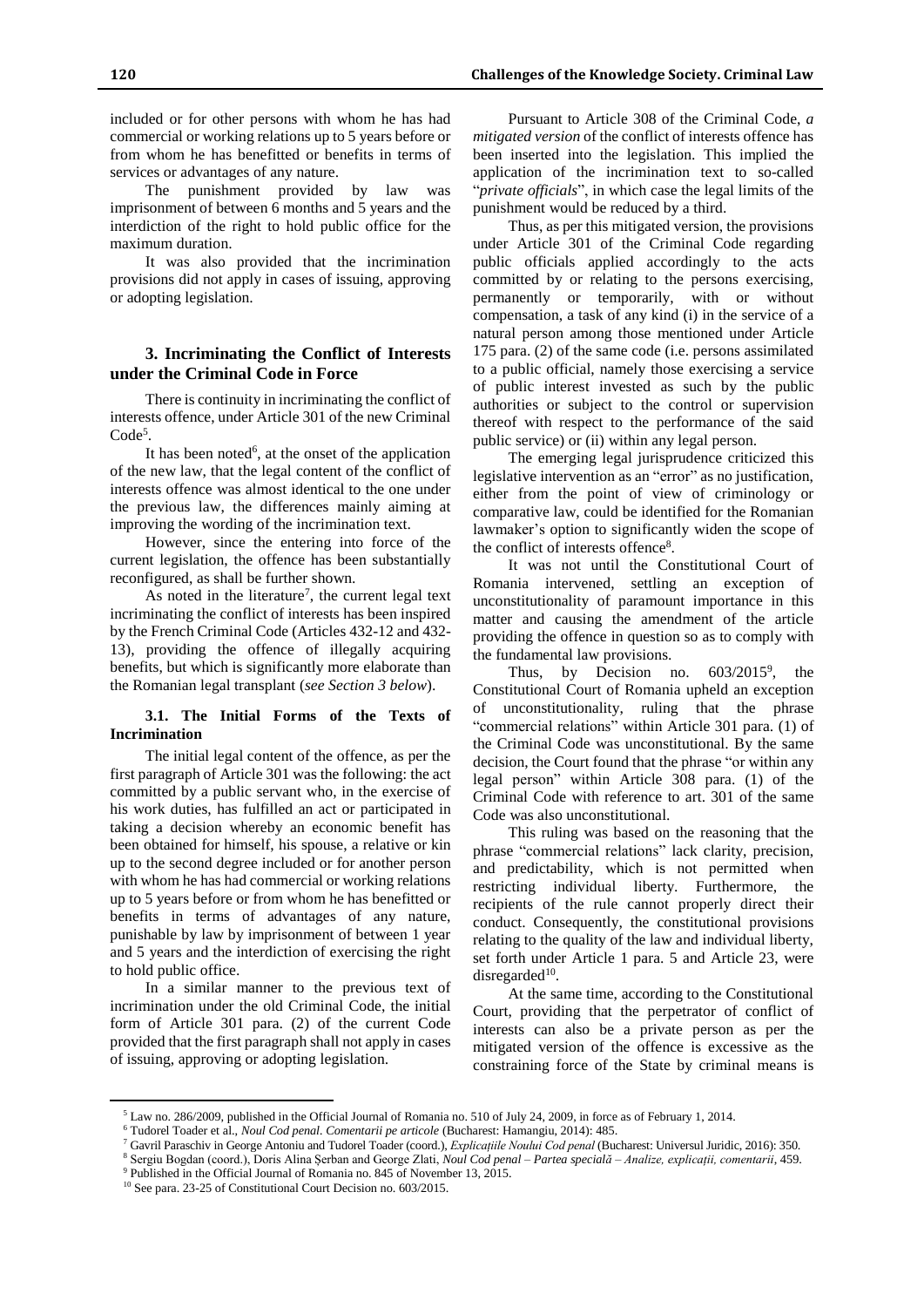extended in a disproportionate manner over the right to engage in work and economic freedom, without there being any criminological justification in this respect. Consequently, purely private interests are qualified by the lawmaker as public $11$ .

#### **3.2. The Current Configuration of the Conflict of Interests Offence**

Law no. 193/2017 amending the Law no. 286/2009 on the Criminal Code has brought significant changes to the conflict of interests offence<sup>12</sup>:

- 1. The well-established name of the offence ("the conflict of interests") has been replaced by "using the position for favouring certain persons".
- 2. The conditions of incrimination have been narrowed down by eliminating the following legal elements from the content of the offence: the public official's participation in taking a decision; the obtaining of the benefit for another person with whom the public official has been in commercial or work relations up to five years before or from whom he benefitted or benefits in terms of advantages of any nature; the manner of obtaining the advantage (directly or indirectly).
- 3. The interdiction to occupy a public office has been limited to a three-year period.
- 4. A new hypothesis excluding the application of the first paragraph of Article 301 has been inserted, namely exercising a right acknowledged by law or fulfilling an obligation imposed by law, by observing the conditions and limits provided thereby.

Consequently, the current legal content of the offence, as per the first paragraph of Article 301 is the following: the act committed by a public servant who, in the exercise of his work duties, has fulfilled an act whereby an economic benefit has been obtained for himself, his spouse, a relative or kin up to the second degree included.

As shown in the relevant case-law, although the legal modality consisting in the public official's participation in taking a decision has been eliminated, among the *prima facie* elements, the fulfillment by the public official of an act in the exercise of his work duties has been maintained. Consequently, the latest legislative amendments did not amount to the decriminalisation of the act held against the  $d$ efendant $^{13}$ .

The current form of Article 301 para. (2) of the Criminal Code provides that the first paragraph shall not apply when the act or decision refers to (i) issuing, approving or adopting legislation or (ii) exercising a

 $\overline{a}$ 

right acknowledged by law or fulfilling an obligation imposed by law, by observing the conditions and limits provided thereby. This is an essential element to be considered when analysing the objective limb of the offence.

Moreover, the law requires two additional elements to meet the constitutive elements of the conflict of interests offence, namely that the act fulfilled by the public official should fall within the remit of his work duties and that this act should actually determine the obtaining of an economic benefit for himself, his spouse, a relative or kin up to the second degree included<sup>14</sup>.

The case-law of the Romanian supreme court shows, by making reference to the Constitutional Court Decision no. 2 of January 15, 2014, that the conflict of interests offence does not imply solely the obtaining of undue advantages, but any type of advantage, as what the lawmaker had in view by incriminating this act was to protect the social values whenever the impartial exercise of the public official's work duties could be affected<sup>15</sup>.

The offence is punishable by imprisonment of between 1 year to 5 years and the interdiction of exercising the right to hold public office for a three-year period.

By the same amending law, the mitigated version of the conflict of interests offences under Article 308, referring to the commission of the offence by or with respect to "private" officials, has been eliminated.

Before its being adopted, the conformity of the law that eventually became Law no. 193/2017 with the provisions of the Romanian Constitution was verified and the objection of unconstitutionality was dismissed as unfounded. It follows that, in the Court's view, the provisions amending the Criminal Code are in line with the fundamental law provisions, including the ones relating to the relation between international and domestic provisions.

Be that as it may, there are still legal challenged ahead in properly interpreting the text of incrimination relating to the offence of using the position for favouring certain persons.

For instance, the breach of the *ne bis in idem* principle may occur when other, non-criminal, forms of liability are activated for the same act, such as finding a conflict of interests when concluding an agreement, as it has been invoked in a case tried by the High Court of Cassation and Justice<sup>16</sup>. In this particular case, the National Integrity Agency found a conflict of interests concerning an MP and a disciplinary action and sanction followed, namely the reduction of the salary

<sup>&</sup>lt;sup>11</sup> See para. 32 and 34 of Constitutional Court Decision no. 603/2015.

<sup>12</sup> Mihai Mareș, "Conflictul de interese. Modificarea conținutului legal al infracțiunii. Consecințe", *Pandectele Române* 5 (2017): 169.

<sup>&</sup>lt;sup>13</sup> The Cluj Court of Appeal, the Criminal Division, decision no. 1101/A/2017 of September 6, 2017, www.rolii.ro apud sintact.ro, in Mihai Mareș, "Conflictul de interese. Modificarea conținutului legal al infracțiunii. Consecințe", 165.

<sup>&</sup>lt;sup>14</sup> Ilie Pascu in Vasile Dobrinoiu (coord), *Noul Cod penal comentat. Partea specială*, <sup>3rd</sup> Ed. (Bucharest, Universul Juridic, 2016): 586-587. <sup>15</sup> The High Court of Cassation and Justice, The Criminal Division, decision no. 77/RC/2017 of February 22, 2017, www.scj.ro, in Mihai Mareș, "Conflictul de interese. Elemente de tipicitate a infracțiunii. Cerințe esențiale" *Pandectele Române* 5 (2017): 170.

<sup>&</sup>lt;sup>16</sup> The High Court of Cassation and Justice, sentence no. 88/2015, final by criminal judgment no. 42/2016, Panel of 5 Judges, in Augustin Lazăr, *Conflictul de interese – Teorie și jurisprudență. Studii de drept comparat* (Bucharest, Universul Juridic: 2016): 78.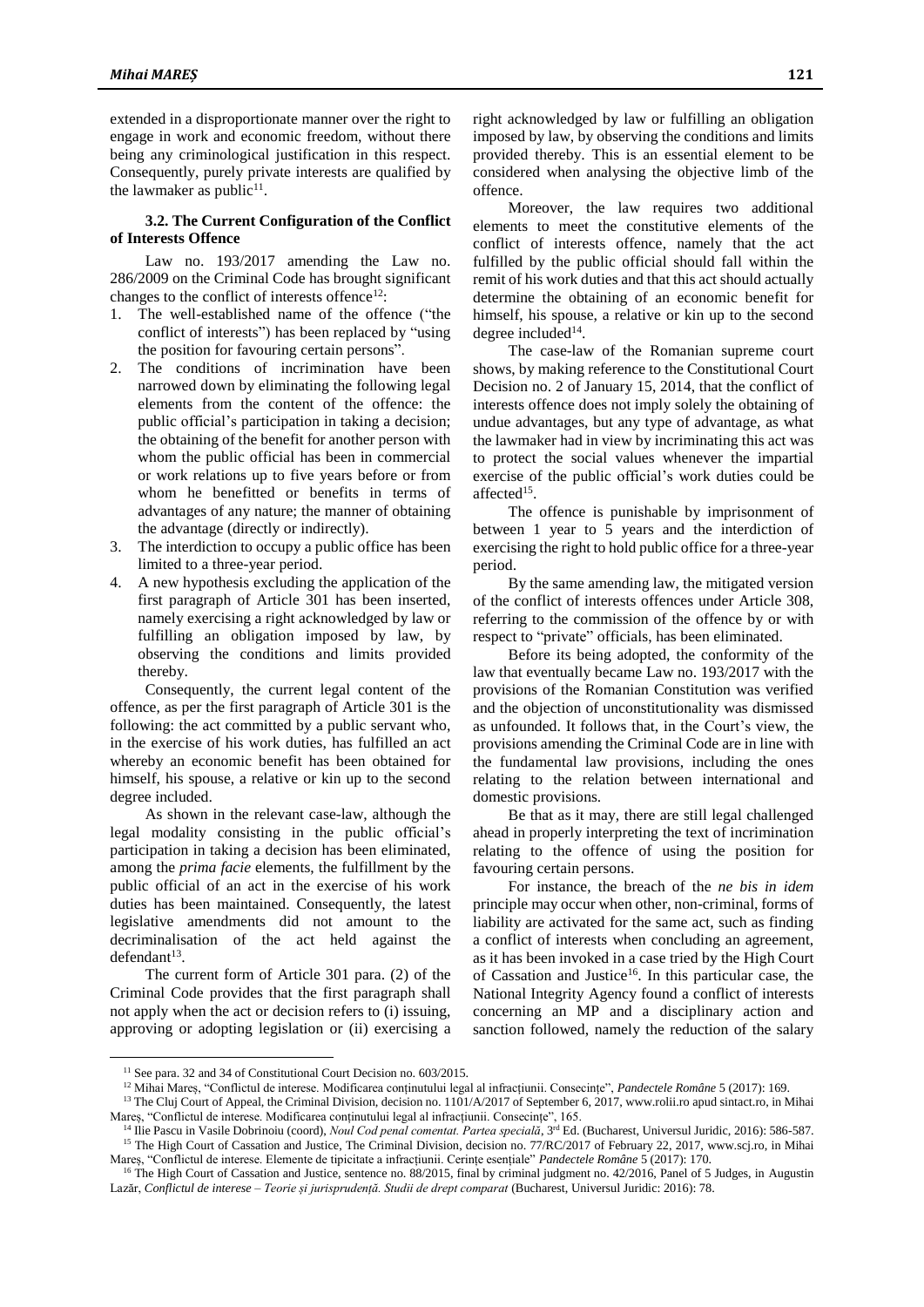for a three-month period. The judicial control court considered that this disciplinary ruling did not represent a final ruling so as to hold the *res judicata* principle applicable.

However, when dealing with parallel procedures, it is mandatory to take into consideration the standards developed by the ECHR conventional system when construing the *ne bis in idem* principle<sup>17</sup>, which are more nuanced than the Romanian *res judicata* principle. And so, based on the wider European standard, the *ne bis in idem* principle could, in my opinion, be successfully argued in a criminal case when there is a prior final administrative ruling punishing the said conflict of interests. The analysis is to be made *in concreto*.

#### **4. Elements of Comparative Law**

As already mentioned, Articles 432-12 and 432- 13 of the French Criminal Code (*De la prise illégale d'intérêts*) serve as the source of inspiration for the Romanian text of incrimination<sup>18</sup>.

According to the first paragraph of Article 432-12 of the French Criminal Code, the act committed by a person holding public authority or performing a public service mission or by a person holding a public office, to take, receive or keep, directly or indirectly, any interest in a company or in an operation of which, at the time of the act, he has, in whole or in part, the duty of supervising, administering, liquidating or paying, shall be punishable by five years' imprisonment and a fine of  $\epsilon$  500,000, the amount of which may be doubled to the amount of the proceeds of the offence.

As per Article 432-13 of the French Criminal Code:

It is punishable by three years' imprisonment and a fine of  $\epsilon$  200,000, the amount of which may be doubled to the amount of the proceeds of the offence, the act committed by a person who has been charged, as a member of the Government member, of an independent administrative authority or of an independent public authority holding a local executive function, a civil servant, a military official or a public official within the framework of the duties actually performed by him or supervise or control a private enterprise, either to conclude contracts of any kind with a private enterprise or to formulate an opinion on such contracts, or to propose directly to the competent authority decisions relating to operations carried out by a private enterprise or to formulate an opinion on such decisions, to take or receive a participation by work,

 $\overline{a}$ 

advice or capital in one of these companies before expiring a period of three years following the cessation of these functions. The same penalties apply to any participation by work, advice or capital in a private company which owns at least 30% of common capital or has entered into an exclusive or *de jure* agreement with one of the companies previously referred to.

For the purposes of these legal texts, a public enterprise operating in a competitive sector and in accordance with the rules of private law is considered to be a private enterprise.

These provisions are applicable to employees of public institutions, public enterprises, mixed companies in which the State or public authorities directly or indirectly hold more than 50% of the capital and public operators provided for by Law No. 90-568 of July 2, 1990 on the organization of the public service of the post office and France Telecom.

The offence is not constituted by the sole participation in the capital of companies listed on the stock exchange or when the capital is received by devolution succession.

Article 323 of the Italian Criminal Code incriminates the conflict of interests under a different name, namely abuse of office (which is a distinct offence under Romanian criminal law), whereas in other jurisdictions, such as Germany, the act is not incriminated at all<sup>19</sup>.

As far as the common law legal systems ar concerned, the American legislation is a noteworthy example as it comprises an extensive set of provisions under Chapter 11, Part I, Title 18 of the *US Code*, which is entitled "Bribery, Graft, and Conflicts of Interest"<sup>20</sup>.

## **5. Conclusions**

From a cultural perspective, in accordance with a scholarly opinion<sup>21</sup>, I am also of the view that the incrimination of the conflict of interests in Romania also possesses a symbolic dimension, by encouraging a change in the Romanian cultural paradigm to shift from a traditional clan-like view on human relationships to duly observing the primacy of pursuing integrity in achieving the public interest over such purely personal connections.

Nevertheless, when it comes to overly restricting the private dimension through law, as the Romanian Constitutional Court has already shown, the lawmaker must adopt a balanced view so as to comply with the standards ensuring the exercise of fundamental rights.

<sup>17</sup> Mihai Mareș and Mihaela Mazilu-Babel, "CEDO. Cauza A. și B. împotriva Norvegiei. Sancțiuni fiscale și penale. *Ne bis in idem*. Proceduri paralele. Implicații în procesul penal român" *Pandectele Române* 1 (2017): 123 and the following.

<sup>&</sup>lt;sup>18</sup> The text of the French Criminal Code, updated as of December 16, 2017, is available at: www.legifrance.gouv.fr.

<sup>19</sup> Sergiu Bogdan (coord.), Doris Alina Șerban and George Zlati, *Noul Cod penal – Partea specială – Analize, explicații, comentarii*, 460-461.

<sup>&</sup>lt;sup>20</sup> The US Code is available at: https://www.law.cornell.edu/. Section 208 on acts affecting a personal financial interest, under Chapter 11, had been invoked in the context of discussing President Donald Trump's handling his financial and business entities following taking office (see Lauren Carroll, "Giuliani: President Trump will be exempt from conflict-of-interest laws", November 16, 2016, http://www.politifact.com/truth-o-meter/statements/2016/nov/16/rudy-giuliani/giuliani-president-trump-will-be-exempt-conflict-i/).

<sup>21</sup> Sergiu Bogdan (coord.), Doris Alina Șerban and George Zlati, *Noul Cod penal – Partea specială – Analize, explicații, comentarii*, 461.